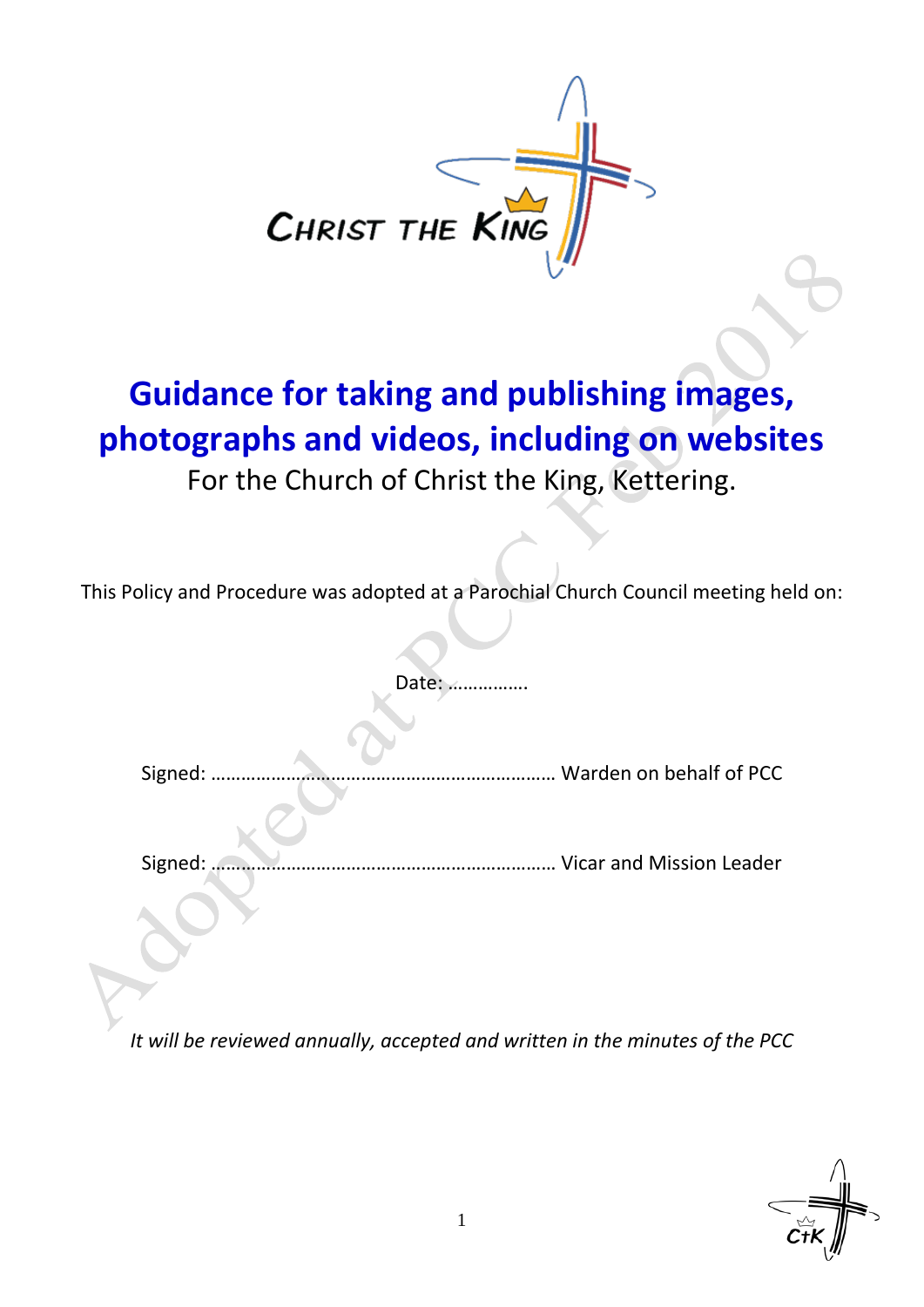### **Contents**

|                                                  | Page |
|--------------------------------------------------|------|
| <b>Introduction</b>                              | 3    |
| 1. General guidance                              | 3    |
| 2. Consent                                       | 4    |
| 3. Publication and use of images                 | 5    |
| 4. Consent Form                                  | 6    |
| 5. Opt Out Form                                  | 8    |
| 6. General Photograph and Social Media Notice    | 9    |
| 7. Specified intent to take Photographs or Video | 10   |
| Loc                                              |      |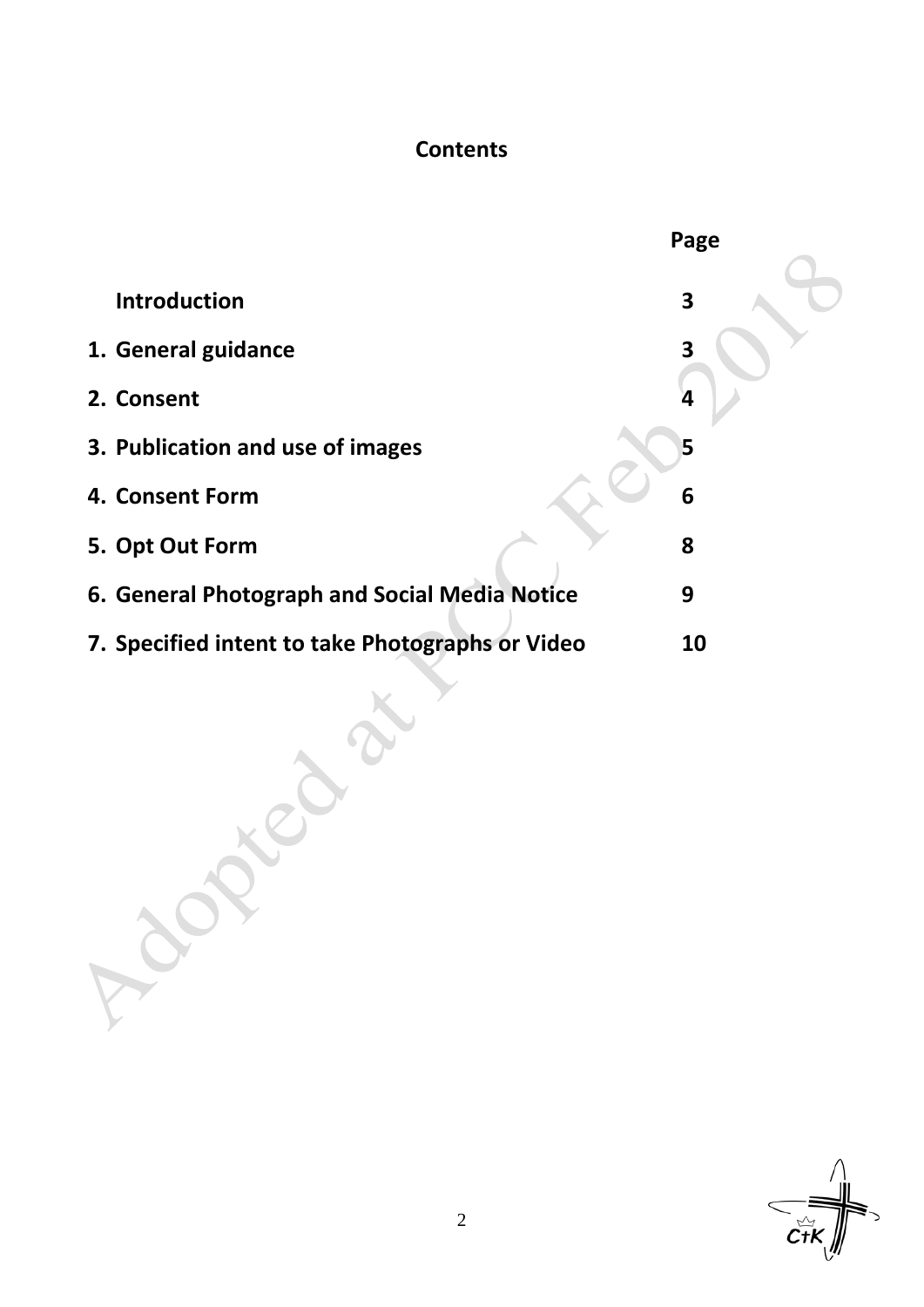### **Introduction**

Taking and publishing of images, photographs and videos is usually enjoyed by children and parents, and by adults who may be vulnerable, and can bring good publicity, but steps need to be taken to ensure that privacy is respected and no embarrassment is caused. The issues are the same for still photographs or films, and regardless of the particular technology used. They also apply to audio clips from individuals. For convenience they are all referred to as images. Images count as personal data under the Data Protection Act 1998. It is therefore a legal requirement that the consent of the adult who may be vulnerable, or child and his/her parent or guardian is obtained for the taking and using of images.

## **1. General guidance**

Do not take pictures of children or adults who may be vulnerable without another adult present.

When an image is taken for publication or distribution, those being photographed should be aware that it is being done. Awareness can be assumed if:

- people are attending a photo-call
- the intention of taking images is included in the invitation to the event and people are given the option of opting out.

Ensure that any use of images reflects the diversity of age, ethnicity and gender of the activity.

Ensure that professional or amateur photographers commissioned to photograph events are given a copy of this guidance and agree to abide by it.

A Designated photographer should be identified by staff or the activity leader given a photo pass from the office (if appropriate or necessary), and a memory card or camera to take the images on.

The images should be stored and edited on a CtK PC or password protected hard drive/PC that is stored in the Church office.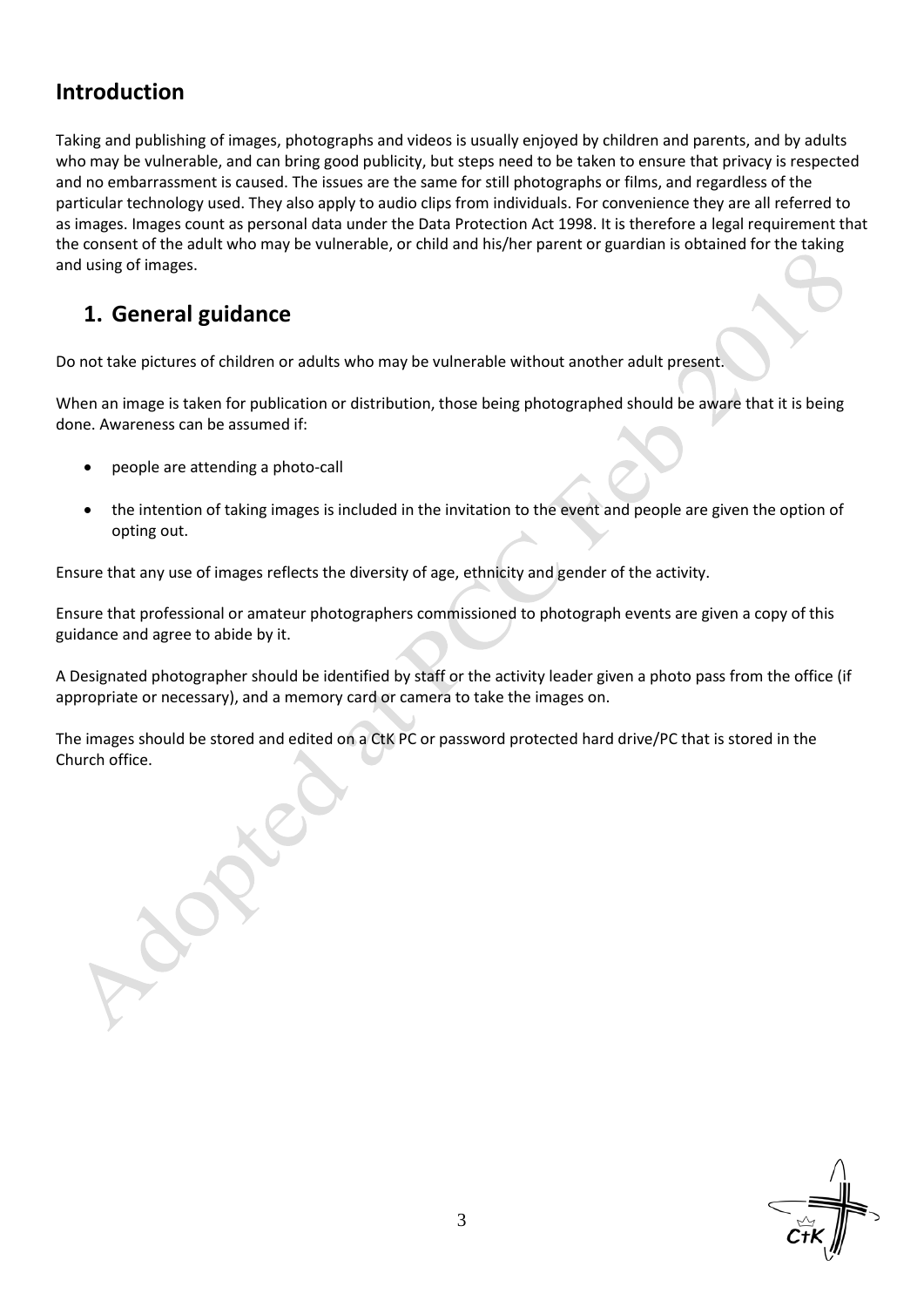## **2. Consent**

Except in the above circumstances, consent should be obtained before taking and using images, and a chance to opt out must be given.

#### **Written Consent**

Consent need not be in writing if it is not proposed to publish the images in any way; but if they are going to be displayed, used in a newspaper or magazine (including the Diocesan or parish newspaper or magazine), or put on a website or social media, then specific written consent should be obtained or a clear opportunity to opt out of the images should be communicated to anyone involved.

Images should only be used for the specific purpose agreed by the person photographed. Written consent must specify what purposes the image will be used for, and how it will be stored if not destroyed. If the intention is to use an image on the internet, this must be clearly stated at the time that consent is sought. Further written consent is required if images are to be used in other ways than originally specified.

**For children,** written consent must be obtained from parents or guardians of the children.

**For vulnerable adults**, images should only be used for a purpose which is explained to them, and to which they give their recorded and preferably signed informed consent, i.e. they understand and agree. They should see the photograph before being asked to give consent. The person who obtains the consent should sign and give their relationship to the person photographed, and the name and address of the organisation for which they work or volunteer. If the vulnerable adult cannot give informed consent the images should not be used, unless the individual cannot be identified from the photograph.

For any photographs submitted for use in any Diocesan communication (for instance in the DON Diocesan newspaper, or on the Diocesan website), it will be assumed that the parish has obtained the consent of the children, parents/guardians or vulnerable adults before such submissions are made.

In the case of a general photograph of a public event, such as a church public event, where no individual or group of people is the focus, prior consent of everyone is not required. It is still appropriate to consider carefully where and how such photographs should be displayed.

A copy of the CtK privacy statement and the intent to take photos and videos notice should be on display in the church building so that people can be directed to it should they have any questions about our standard procedure.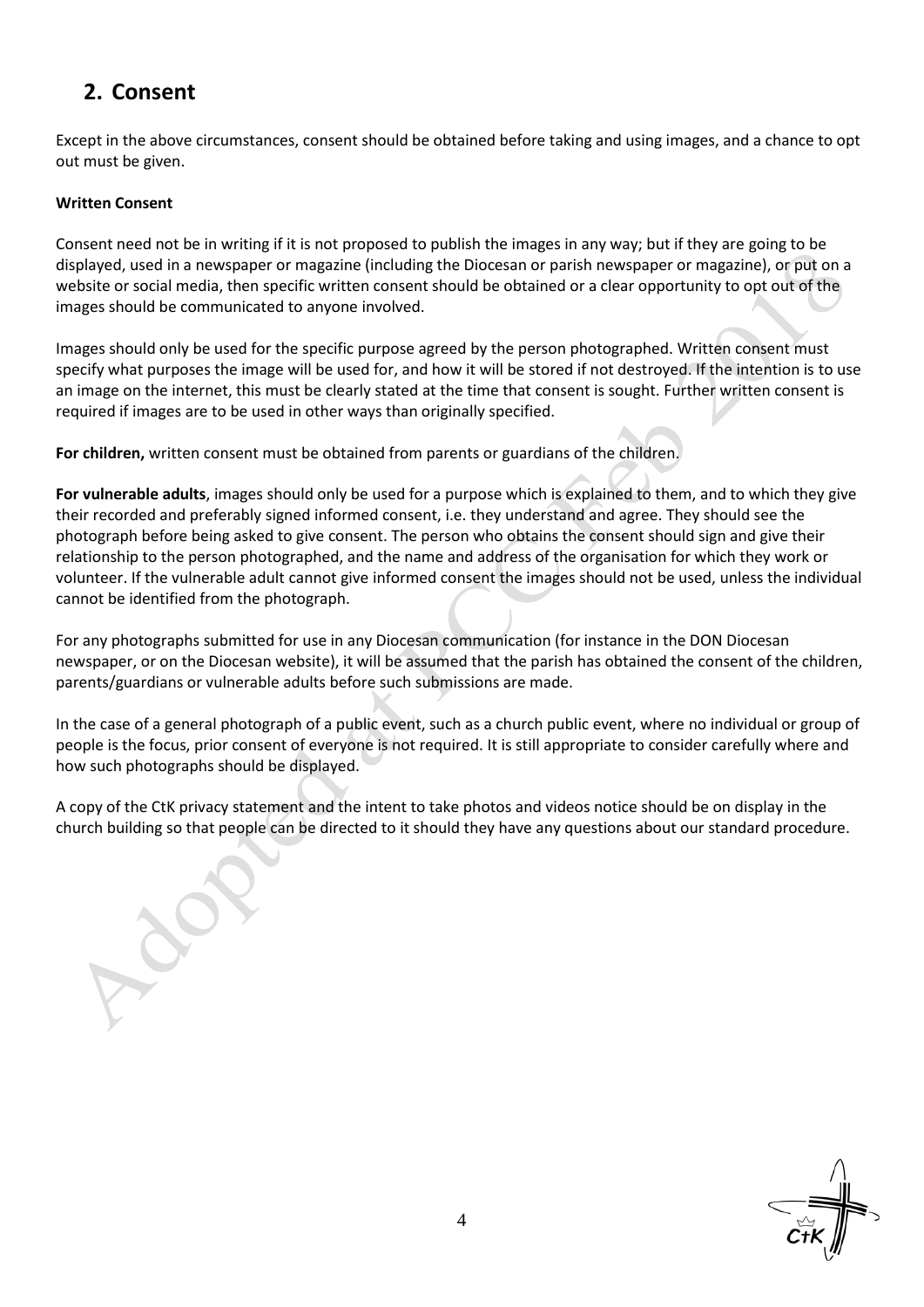## **3. Publication and use of images**

#### **For children:**

As a general guideline, if the image is to be published, avoid naming the child; and if a child is named, avoid using his or her image. However, there may be circumstances where, with the explicit, written consent of the child and his or her parent or guardian, it is permissible to use child's full name, for instance when promoting a specific performance or achievement.

If children are scantily dressed, e.g. for swimming, then:

- focus on the activity rather than a particular child
- avoid full face and body shots
- consider the age of the children involved.

#### **For adults who may be vulnerable:**

For the purpose of Church policy and guidance the definition of "vulnerable adult" is contained in the Safeguarding and Clergy Discipline Measure 2016 That defines a ''vulnerable adult' as a person aged 18 or over whose ability to protect himself or herself from violence, abuse, neglect or exploitation is significantly impaired through physical or mental disability or illness, old age, emotional fragility or distress, or otherwise; and for that purpose, the reference to being impaired is to being temporarily or indefinitely impaired'.

Please note that the Care and Support Statutory Guidance issued under the Care Act 2014 (14.2) by the Department of Health uses the term 'adults experiencing, or at risk of abuse or neglect' in order to assess eligibility to statutory social care services.

Specific consent should be sought for images of adults where it is the intention to name the person in the image in an accompanying caption or article.

All images must respect the dignity of the person being photographed.

#### **Storage of images**

Be clear about whether the image is to be retained for further use. Store the image securely on a password protected hard drive or PC. Hard copies of images should also be stored securely in the church office. Ideally, store consent forms with the image for future reference.

#### **Images taken by participants**

If, at a church-related event, children or adults who may be vulnerable use cameras or mobile phones to take photos of each other, or if parents or carers take photos of children or adults other than their own, they should be advised where possible that these can be used for personal use only, and advised that they should not be displayed in any publicly accessible space, including on websites or social media.

**Newspapers and other print media** are bound by the Press Complaints Commission Code of Practice, of which the latest version was issued in June 2004. Legitimate journalism is a 'special purpose' under the Data Protection Act, which exempts it from the requirement of security, but there are numerous restrictions on photographing children. These are not likely to be relevant to church use but advice if needed should be obtained from the Diocesan Press Officer.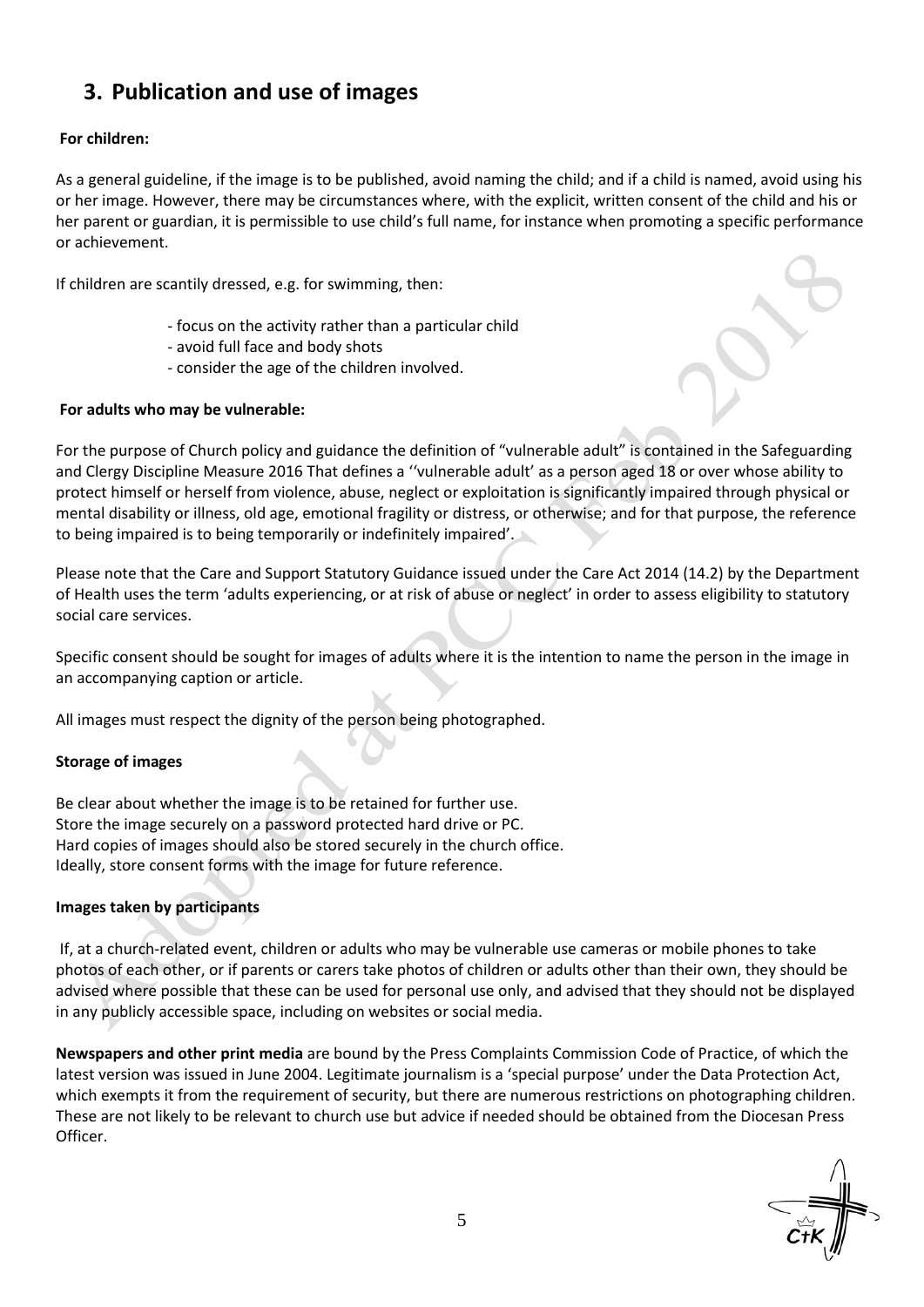

## **Consent for taking & publishing images of Children & vulnerable Adults**

At Christ the King Church, Kettering we include images of all adults, including those who may be vulnerable, in our publicity, but only with their consent. We also include images of children in our publicity with the consent of them and their parents or guardians. We have a duty of care to reduce the risk of inappropriate contact by ensuring that children must remain unidentifiable in publications. Please complete all areas of the consent form and hand to the church office or Data Controller (currently Andy Stilwell)

| 1.1<br>in my role as                                                                                                                                   | as a representative of Christ the King, Kettering        |                                                                                                      |
|--------------------------------------------------------------------------------------------------------------------------------------------------------|----------------------------------------------------------|------------------------------------------------------------------------------------------------------|
| 2. Specific purpose image is to be used for: (tick those to be used)                                                                                   |                                                          |                                                                                                      |
|                                                                                                                                                        | Church internal notice boards $\Box$ Church Publications | Church website or Social Media                                                                       |
| Other please give details:                                                                                                                             |                                                          |                                                                                                      |
| 3. Storage<br>The image will be stored in:                                                                                                             |                                                          |                                                                                                      |
| Computer file (specify which computer):                                                                                                                |                                                          |                                                                                                      |
| Album                                                                                                                                                  |                                                          |                                                                                                      |
| Folder or Filing cabinet in Church Office                                                                                                              |                                                          |                                                                                                      |
| The image will be destroyed after being used for                                                                                                       |                                                          |                                                                                                      |
| <b>Please Complete Section B or C</b>                                                                                                                  |                                                          |                                                                                                      |
| B For completion by parent or guardian and child:<br>above. I understand that the identity of my child will be protected in all publication of images. |                                                          | I consent to images of my child named below being used and stored, solely for the purposes specified |
|                                                                                                                                                        |                                                          |                                                                                                      |
| Address:                                                                                                                                               |                                                          |                                                                                                      |
| Signatures:                                                                                                                                            |                                                          | (child)                                                                                              |

Date:  $\_\_$ 

6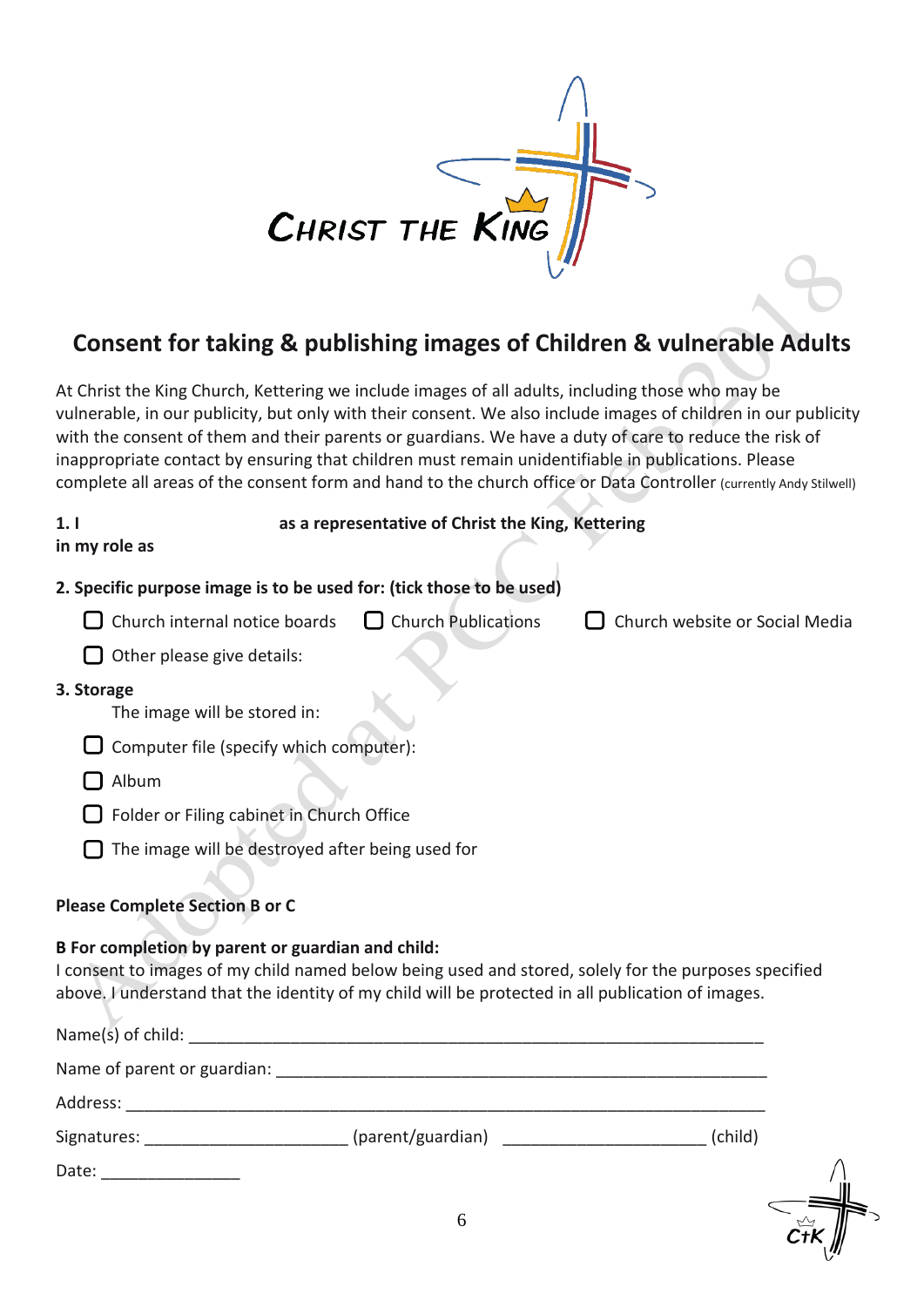#### **Children: The information requested on this form can be completed by a carer, but only those with parental responsibility for a child can sign the consent (NB: This may not include a foster carer).**

#### **C For completion by adult who may be vulnerable and the person taking their consent:**

I have seen the images that may be used for publication. I consent to these images being used and stored, solely for the purposes specified above.

| accompanying the images. |                                                                           |  |
|--------------------------|---------------------------------------------------------------------------|--|
|                          |                                                                           |  |
|                          |                                                                           |  |
|                          |                                                                           |  |
|                          | Relationship to adult / role in the church or organisation: _____________ |  |
|                          |                                                                           |  |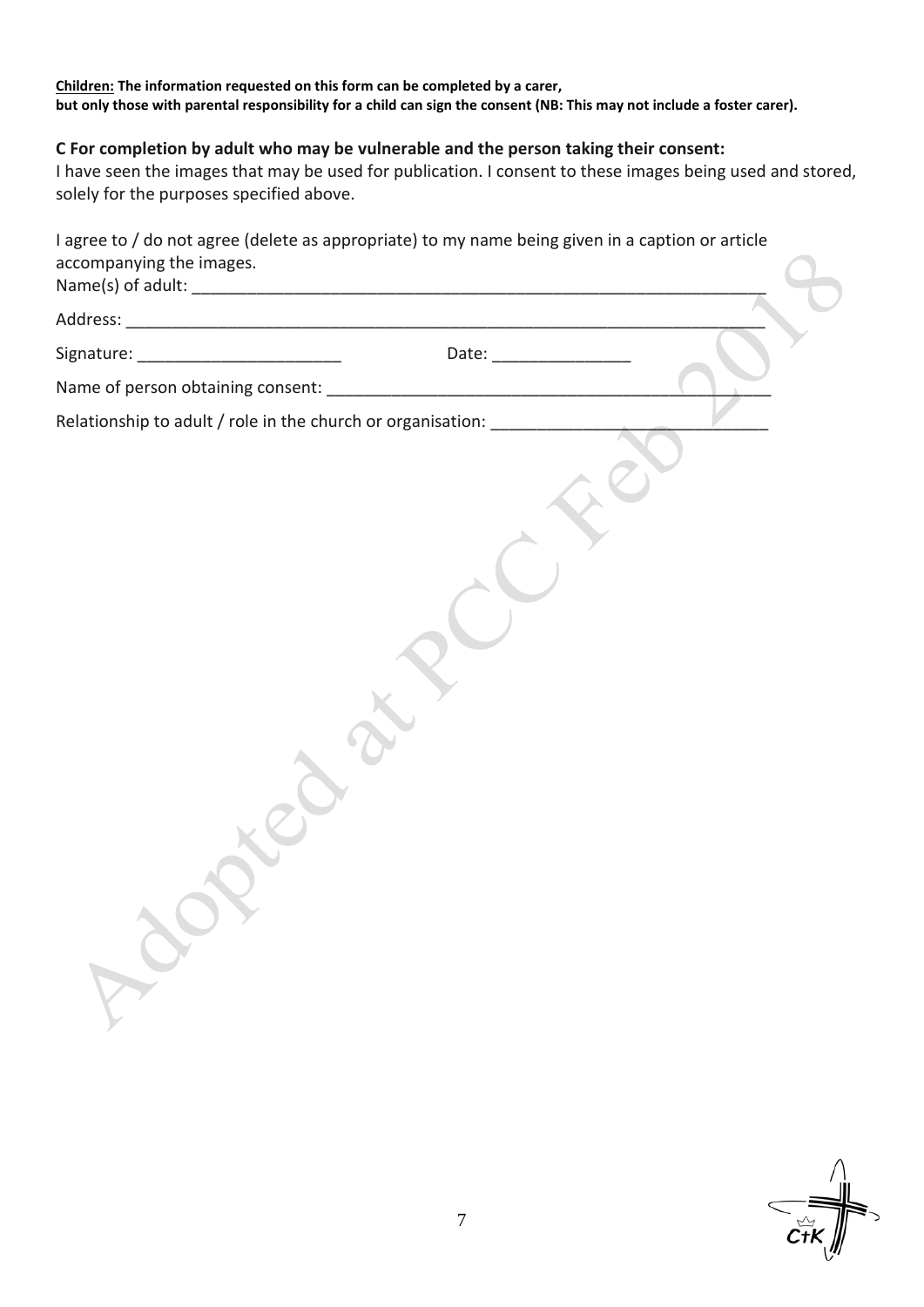

## **The Church of Christ the King Photo "Opt-Out" Form.**

At Christ the King Church, Kettering we include images of all adults, including those who may be vulnerable, in our publicity, but only with their consent. We also include images of children in our publicity with the consent of them and their parents or guardians. We have a duty of care to reduce the risk of inappropriate contact by ensuring that children must remain unidentifiable in publications. This form is for those that no longer wish to have their picture posted to the church website or social media accounts, please fill out this form and return it to the church office or Data Controller (currently Andy Stilwell).

I hereby withhold my permission for the Church of Christ the King to use photographic images of the following individual(s): (please fill in names below)

Adult Name(s):

Child Name(s):

in or on the following media: (please tick those that apply)

 $\Box$  CtK website

 $\Box$  CtK Social media accounts (facebook, twitter, pintrest, youtube)

 $\Box$  CtK physical publications (leaflets, notice sheets, newsletters)

□ CtK notice internal notice Boards

I, \_\_\_\_\_\_\_\_\_\_\_\_\_\_\_\_\_\_\_\_\_\_\_\_\_\_\_\_\_\_, am the parent or legal guardian of the above named child(ren). I have read and understand the provisions of this document. Parent/Guardian Signature Date

\*If you give permission for the use of your photographic image to appear on the website, social media and publications of the Church of Christ the King this form does not need to be signed and returned. (This optout form is valid from the date received by the church office)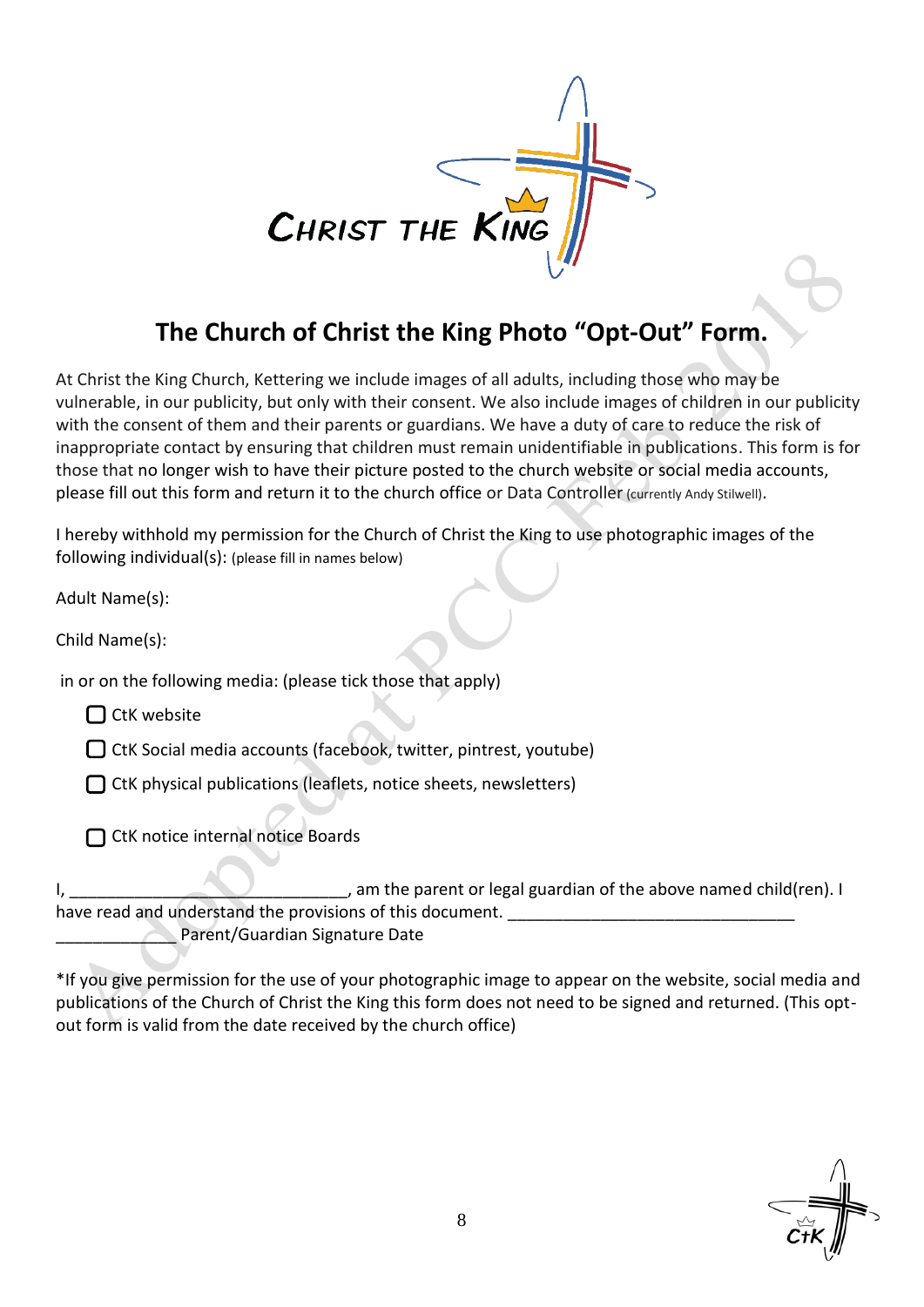

## **Notice about Photographs and Video recording and Social Media**

At Christ the King Church, we offer multiple Events and activities. Photographs may be taken during these activities by a representative of the church. These images may be used for CtK publications and/or may be posted to the church website or social media accounts.

Published images to the church website or social media accounts will never include names of adults or children (first or last) or any other personal information unless further verbal or written permission is obtained prior to use.

Pictures taken and used will also aim to not have a specific focal point of an individual person unless consent has been obtained.

## **Social Media**

Whilst we all enjoying engaging with and using Social Media. (facebook, twitter, pinterest, Instagram, snapchat, other sites & Apps) We hope that you appreciate that not everyone wants to have all the memories of their family and friends shared online for anyone to see or indeed use for undisclosed purposes.

Please could we ask that you ensure any pictures taken by you are for you personally and not posted to social media.

Especially when other group members that may not wish the pictures to be posted are visible in the picture.

In the same way as Christ the King we would seek a person's consent before using images or videos please could you be considerate towards others and do the same.